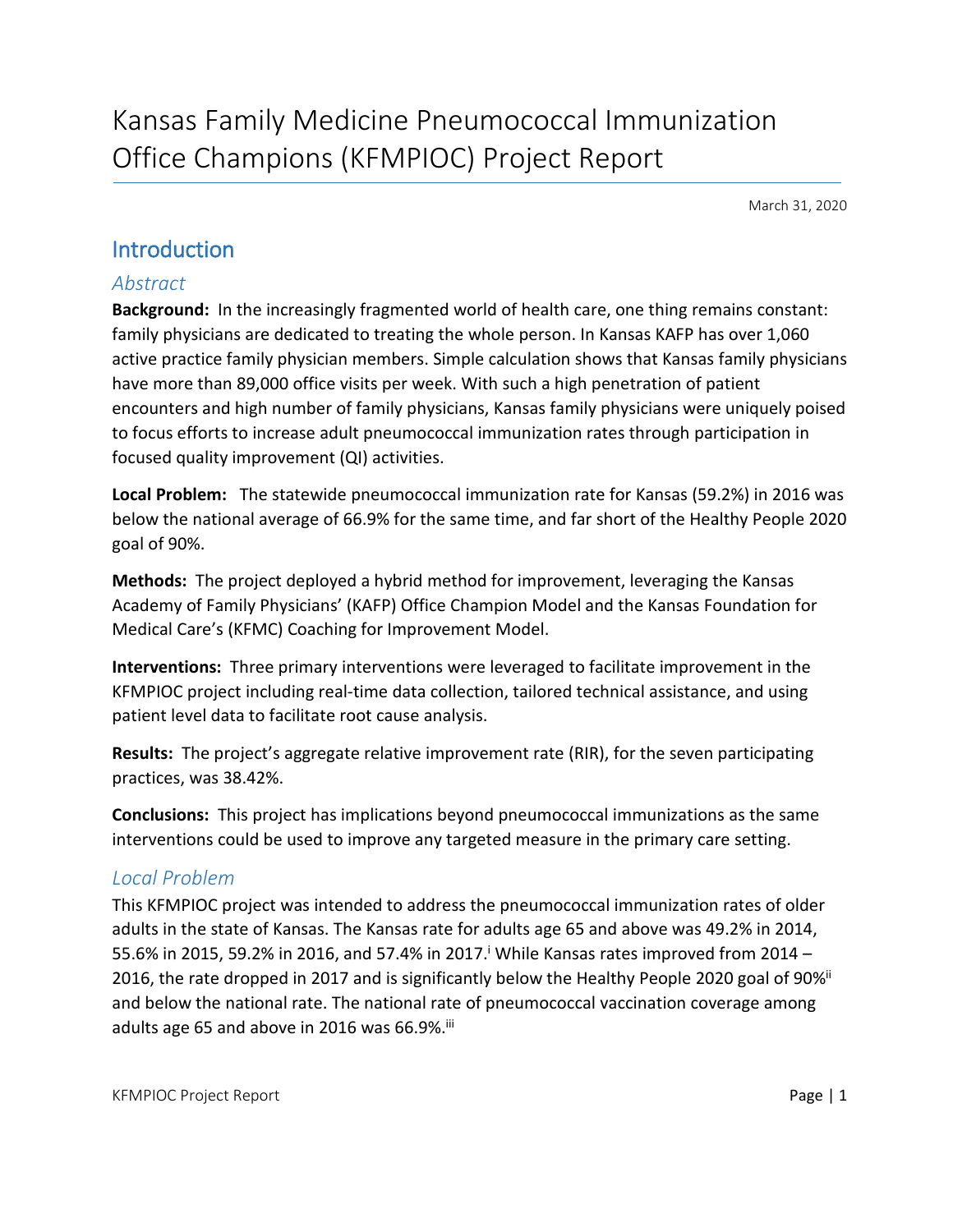*Table 1: "Medicare Eligible Beneficiaries 65 Plus Receiving Pneumococcal Polysaccharide Vaccine (PPV)."*



There are 105 counties in Kansas. Analysis of the county-by-county rates from 2016 revealed that each of the 105 counties of the state were below the 2020 goal of 90%, and only 9 of the 105 counties were at or above the national average of 66.9% for the same year.<sup>iv</sup>

Originally, eight practices were recruited for this project from 8 different counties. However, one practice withdrew from the project early on. Of the seven practices who actively participated, five were in counties whose pneumococcal vaccination rates were below the national average. One practice is in Rice County, the county with the second lowest rate of pneumococcal immunizations in the state. The seven counties are included in Table 2 below. *Table 2*

| Percent of Medicare Eligible Beneficiaries 65+ Receiving Pneumococcal<br><b>Polysaccharide Vaccine (PPV)</b> |         |                             |         |  |
|--------------------------------------------------------------------------------------------------------------|---------|-----------------------------|---------|--|
| <b>Overall</b>                                                                                               | Percent | <b>Counties Represented</b> | Percent |  |
| Kansas                                                                                                       | 59.20%  | <b>Rice County</b>          | 20.30%  |  |
| National                                                                                                     | 66.90%  | <b>Dickinson County</b>     | 47.00%  |  |
|                                                                                                              |         | <b>Wyandotte County</b>     | 61.00%  |  |
|                                                                                                              |         | <b>Rooks County</b>         | 61.8%   |  |
|                                                                                                              |         | <b>Harvey County</b>        | 70.50%  |  |
|                                                                                                              |         | <b>Crawford County</b>      | 55.90%  |  |
|                                                                                                              |         | <b>Riley County</b>         | 76.90%  |  |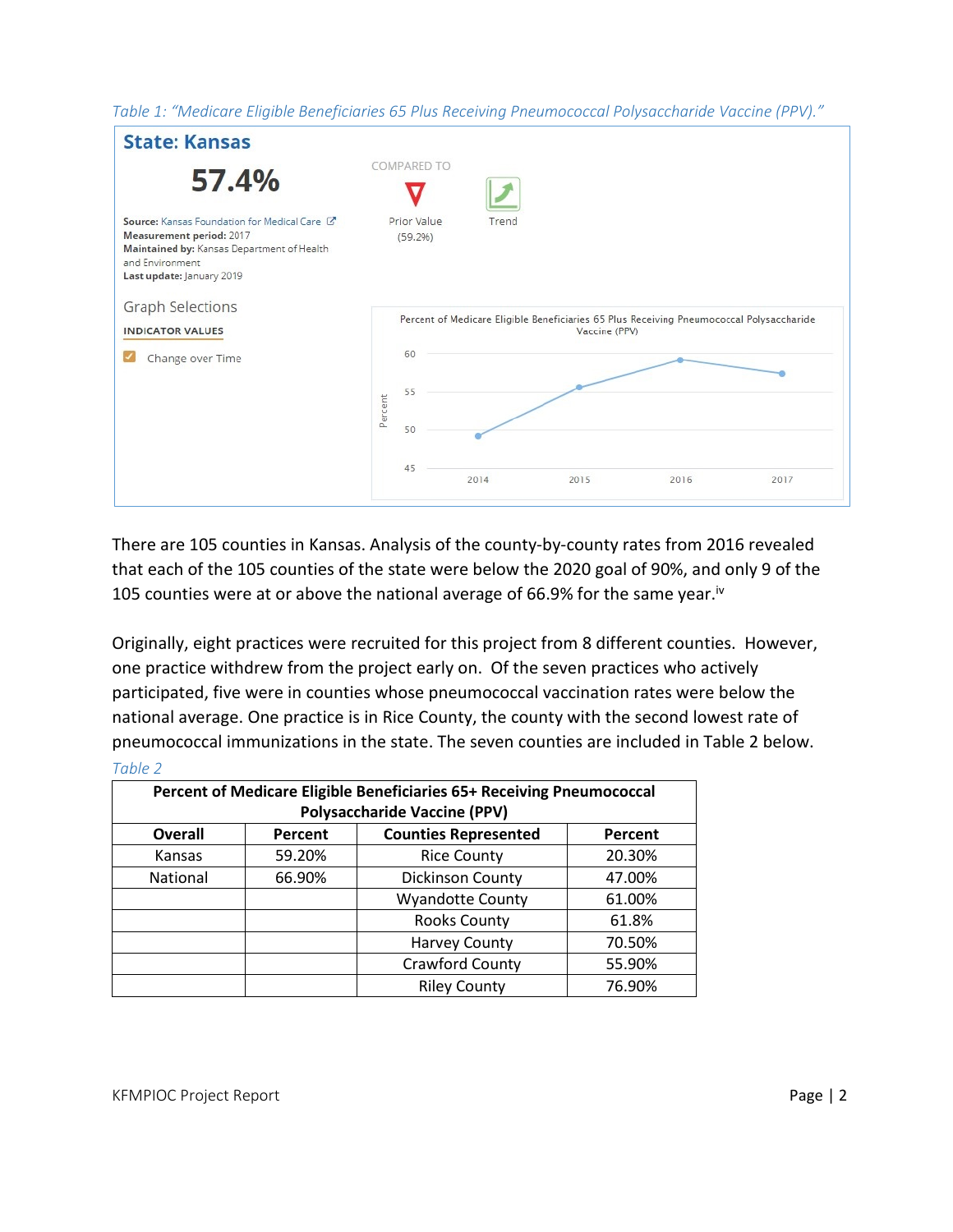# Methods

## *Context*

The overall strategy was to use the KAFP Office Champion Quality Improvement Model to have selected practices design QI projects around the issue of increasing pneumococcal immunizations in adults age 65 and older based upon the National Vaccine Advisory Committee (NVAC) Standards for Adult Immunization Practice<sup>v</sup>. KAFP's Office Champion Model has been successfully used in several other recent QI programs including programs involving immunizations in the child and adolescent populations.

Office Champions (OCs) were given technical assistance with adoption of three primary interventions: a web portal to record and track their data, coaching calls to assist the OC in implementing QI projects, and a gap report intended to educate OCs on areas for improvement in their immunization efforts. The OC Model was combined with a Coaching for Improvement model, leveraging consistent and timely data collection to facilitate rapid cycle improvement. The Coaching for Improvement model incorporates tailored technical assistance delivered timely in response to the specific needs of participating practices through learning opportunities and monthly coaching calls.

### *Interventions*

Three primary interventions were deployed to facilitate improvement in the KFMPIOC project. The three interventions were real-time data collection through the KFMPIOC Web Portal, tailored technical assistance provided through monthly coaching, and patient level data to identify gaps in care and facilitate root cause analysis activities.

**KFMPIOC Web Portal:** The KFMPIOC web portal was created specifically for KFMPIOC participants to provide a structured environment for data collection and analysis. The web portal was designed to measure pneumococcal vaccination status following the measure specifications for the Physician Performance Measures (Quality ID #111) and related data specifications developed by the National Committee for Quality Assurance (NCQA). Within the KFMPIOC web portal, self-reported data was input by each participating clinic, beginning with clinic specific baseline data from CY 2017, followed by current, monthly data. From these data points, KFMPIOC participants were able to view the Relative Improvement Rate (RIR) of their administered pneumococcal immunizations as the project progressed. For each month of data collected, participants were given a space to record any barriers or successes the practice may have encountered during the specific time frame. Also housed within the KFMPIOC web portal, participants had access to policies, tools and resources provided by the American Academy of Family Physicians (AAFP). Below (Figure 1) is a screenshot of aggregate data collected and monitored through the KFMPIOC web portal.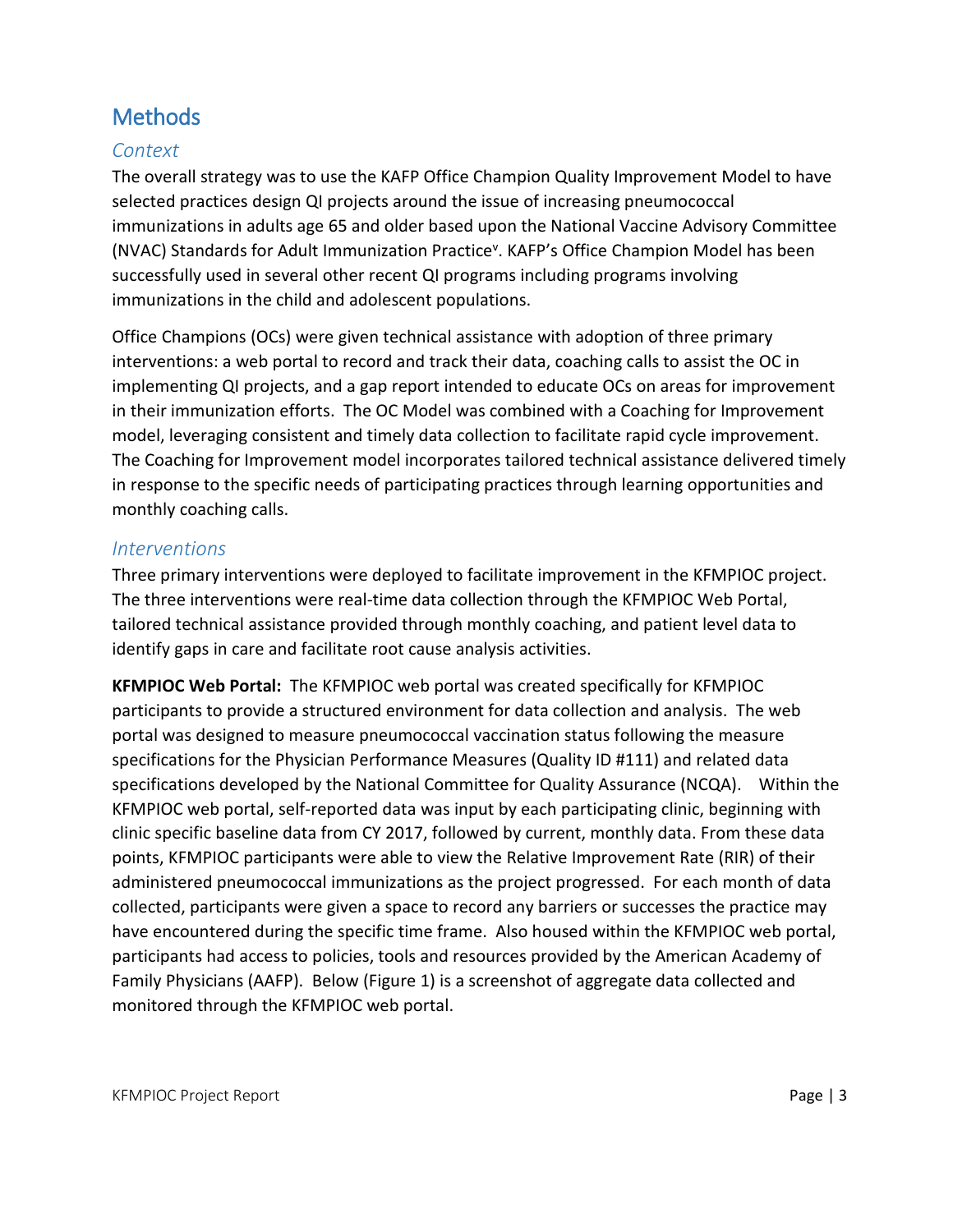#### *Figure 1: KFMPIOC Web Portal Monitoring Dashboard*



**Coaching Calls:** Monthly coaching calls were scheduled with each KFMPIOC participant. During these monthly calls, the office champions, along with other designated staff, were given the opportunity to report and discuss any action items that were established during the previous call, provide an update on any additional progress that has been made with vaccine administration, outline any identified barriers they may have encountered and if they were able to identify solutions to the identified barriers. Clinic staff was also given time to discuss what has been going well for them and if they had identified any best practices for their organization. Each coaching call followed a consistent and pre-defined format. The coaching call template is included below as Figure 2.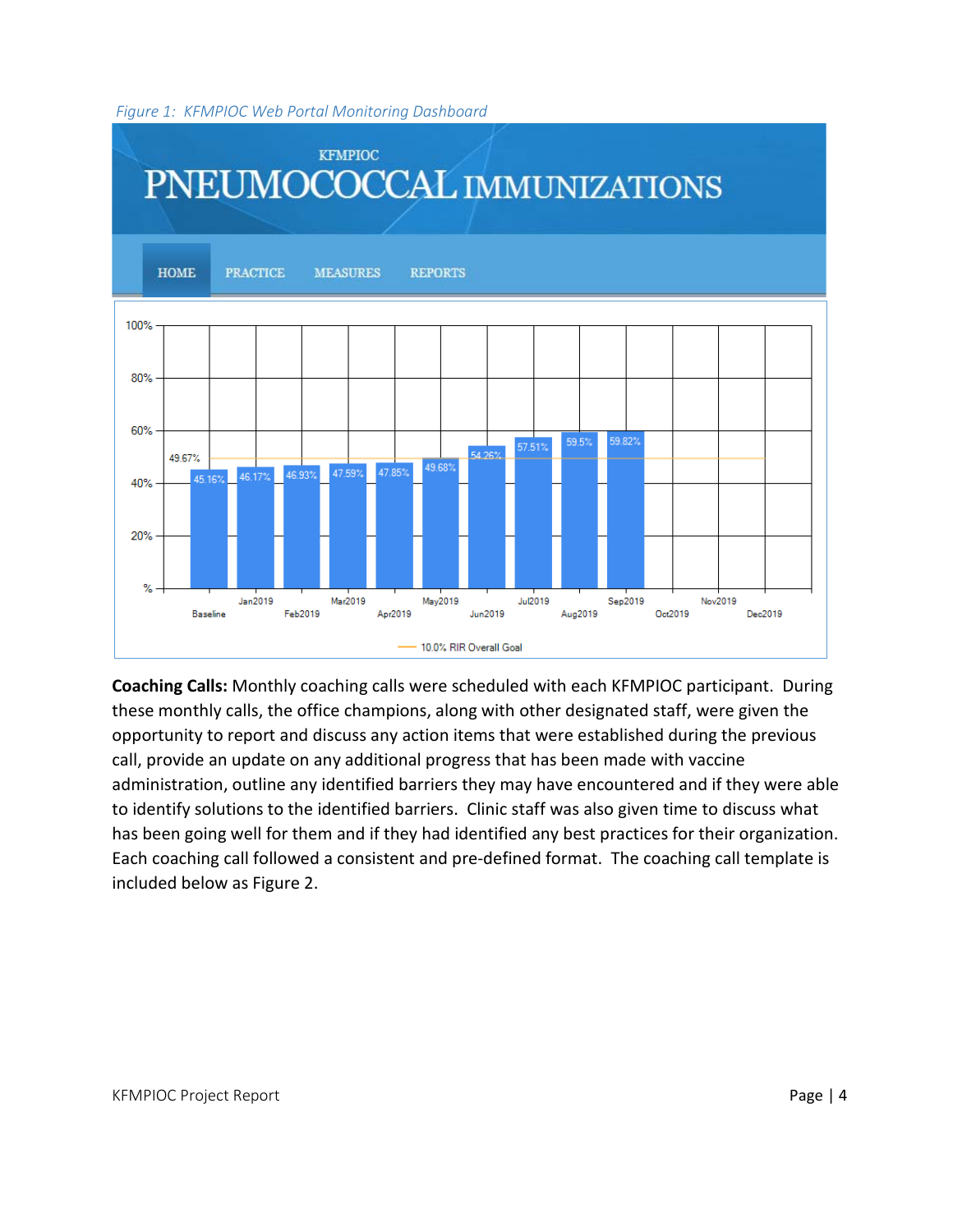#### *Figure 2: Coaching Call Template*

| Kansas Family Medicine Pneumococcal Immunization Office Champion (KFMPIOC) Coaching Call |                                                                  |  |  |  |
|------------------------------------------------------------------------------------------|------------------------------------------------------------------|--|--|--|
| Practice:                                                                                | Date:                                                            |  |  |  |
| List of Clinic Providers<br>٠<br><b>KFMPIOC Website</b><br>٠                             | These are the following items to have available during the call: |  |  |  |
| PDSA/RCA Flow Sheet(s)<br>$\bullet$<br>Facilitator:                                      |                                                                  |  |  |  |
| <b>ITEM</b>                                                                              | DISCUSSION / CONCLUSION / ACTION                                 |  |  |  |
| Practice Update<br>1.                                                                    | Results of last meeting:<br>Progress to date:                    |  |  |  |
| 2. Practice<br>Identified<br>Issues/Barriers                                             |                                                                  |  |  |  |
| 3. Solutions to<br>Issues/barriers                                                       |                                                                  |  |  |  |

**Gap Reports:** Vaccine Gap Reports were developed and distributed to recruited providers to engage them in the facilitation of meaningful conversations with practice staff to identify any potential root causes for the indicated missed opportunities within their clinics. The Gap Report reflected attributed patients that did not have a record of PPV vaccination based on a review of Medicare claims for January 1, 2018 to December 31, 2018.

*Figure 3: Sample Vaccine GAP Report – Patient Level Data*

| <b>Great Plains</b><br><b>Quality Improvement</b><br><b>Organizations</b><br>Sharing Knowledge, Improving Health Care.<br>Quality Innovation Network<br><b>ENTIRE FOR MEDICARS &amp; MADICAID SERVICE</b> |            |       |        | <b>Missed Vaccination Opportunities</b><br>based on PPV Status as of 2018Q4 |  |  |  |
|-----------------------------------------------------------------------------------------------------------------------------------------------------------------------------------------------------------|------------|-------|--------|-----------------------------------------------------------------------------|--|--|--|
| Billing Organization:<br>TIN ORG NAME 3                                                                                                                                                                   |            |       |        |                                                                             |  |  |  |
| <b>Full Name</b>                                                                                                                                                                                          | Zip Code   | State | Sex    | Date of<br><b>Birth</b>                                                     |  |  |  |
| JANE DOE 006                                                                                                                                                                                              | 00000-0000 | ΚS    | Female | 04/30/1928                                                                  |  |  |  |
| JOHN DOE 012                                                                                                                                                                                              | 00000-0000 | ΚS    | Male   | 05/19/1950                                                                  |  |  |  |
|                                                                                                                                                                                                           |            |       |        |                                                                             |  |  |  |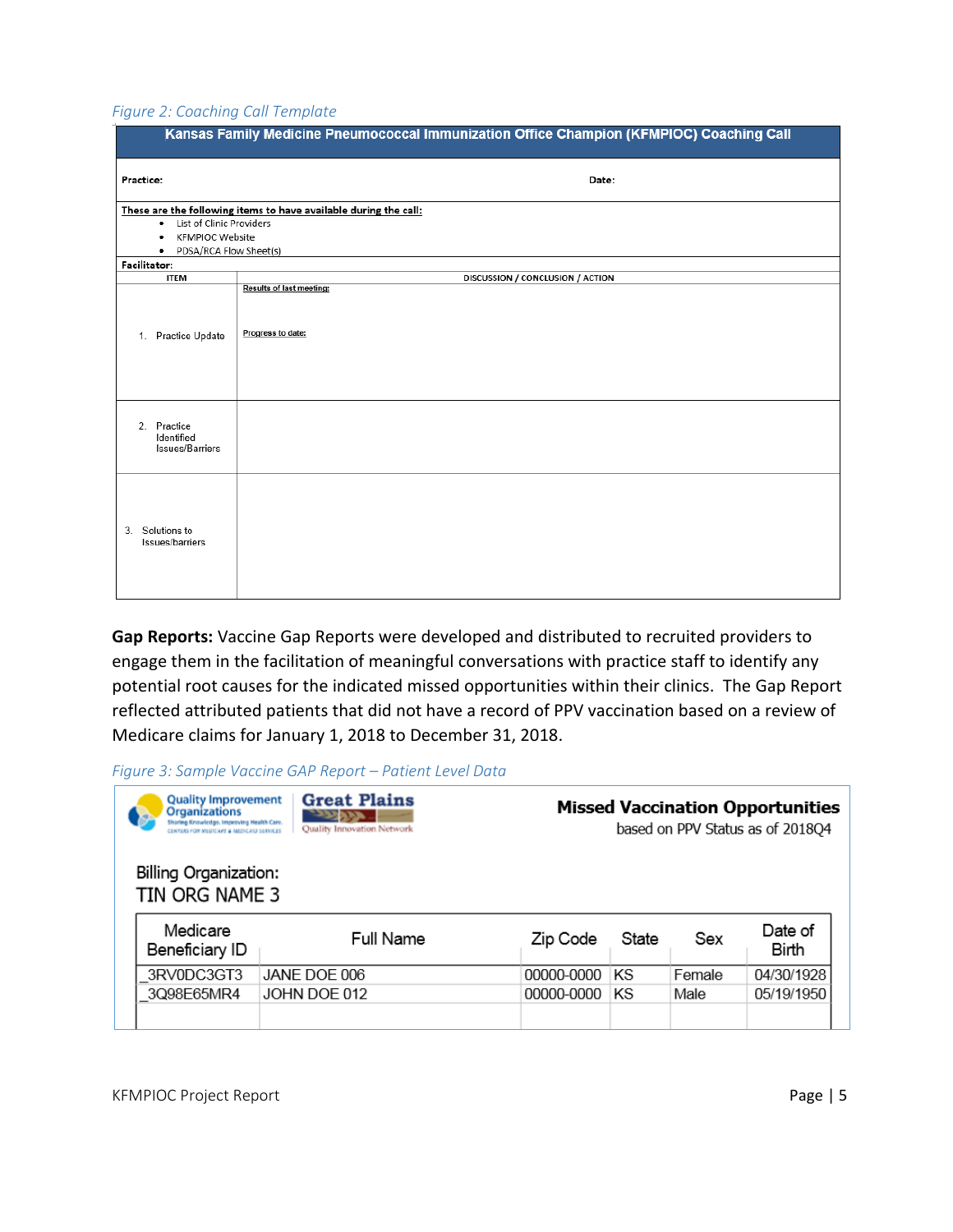## *Study of the Interventions*

**KFMPIOC Web Portal:** Analysis of the effectiveness of this intervention is primarily through evaluating qualitative feedback from providers who were using the portal.

**Coaching Calls:** Tailored technical assistance has been provided by way of coaching calls to assist participating providers in analyzing their immunization data for potential barriers or opportunities. Tailored technical assistance has been provided to assist providers in identifying and integrating best practice interventions into practice workflows.

**Gap Reports:** Analysis of the effectiveness of this intervention is primarily through evaluating qualitative feedback from providers who used the reports.

# Results

## *Intervention Results*

Overall, the combinations of interventions deployed within the identified model for improvement was effective.

## *Qualitative Assessment of Implementation*

**KFMPIOC Web Portal:** Feedback from the Office Champions (OCs) found that the process of inputting data into the web portal was beneficial for both them and their staff. OCs had the impetus to run reports and review data in a timely manner and found that the task kept the project in the forefront of their mind. The graphs provided a way to clearly communicate progress and goals to staff at staff meetings. Several practices printed off the graphs to review routinely at scheduled staff meetings to support practice buy-in and continuous improvement.

**Coaching calls:** Coaching calls with the OCs provided a means of accountability for the OC as well as a venue to brainstorm and evaluate best practices implemented in the clinics. Best practices identified by project support staff fall into three categories: improved use of data, changes to clinic processes, and engagement of staff and patients.

Improved use of data included "chart cleaning", comparisons of provider rates, and reviewing missed opportunities. "Chart cleaning" ensured immunizations were documented in the correct EHR field to be pulled into reporting and that all immunization records were consistent and accurate in both the EHR and WebIZ (the state immunization registry). One practice identified a nurse whose provider was out of the office for an extended period. That nurse was designated as the "chart cleaner" to best utilize available staffing. Comparison of provider rates was done by most clinics at monthly or weekly meetings and served to spur internal competition between providers. Practice #3 reported a single provider improving their 2019 immunization rate from approximately 15% to 40%. Reviews of missed opportunities were done by several clinics, generally at end-of-week meetings that reviewed all immunization stats for the previous week.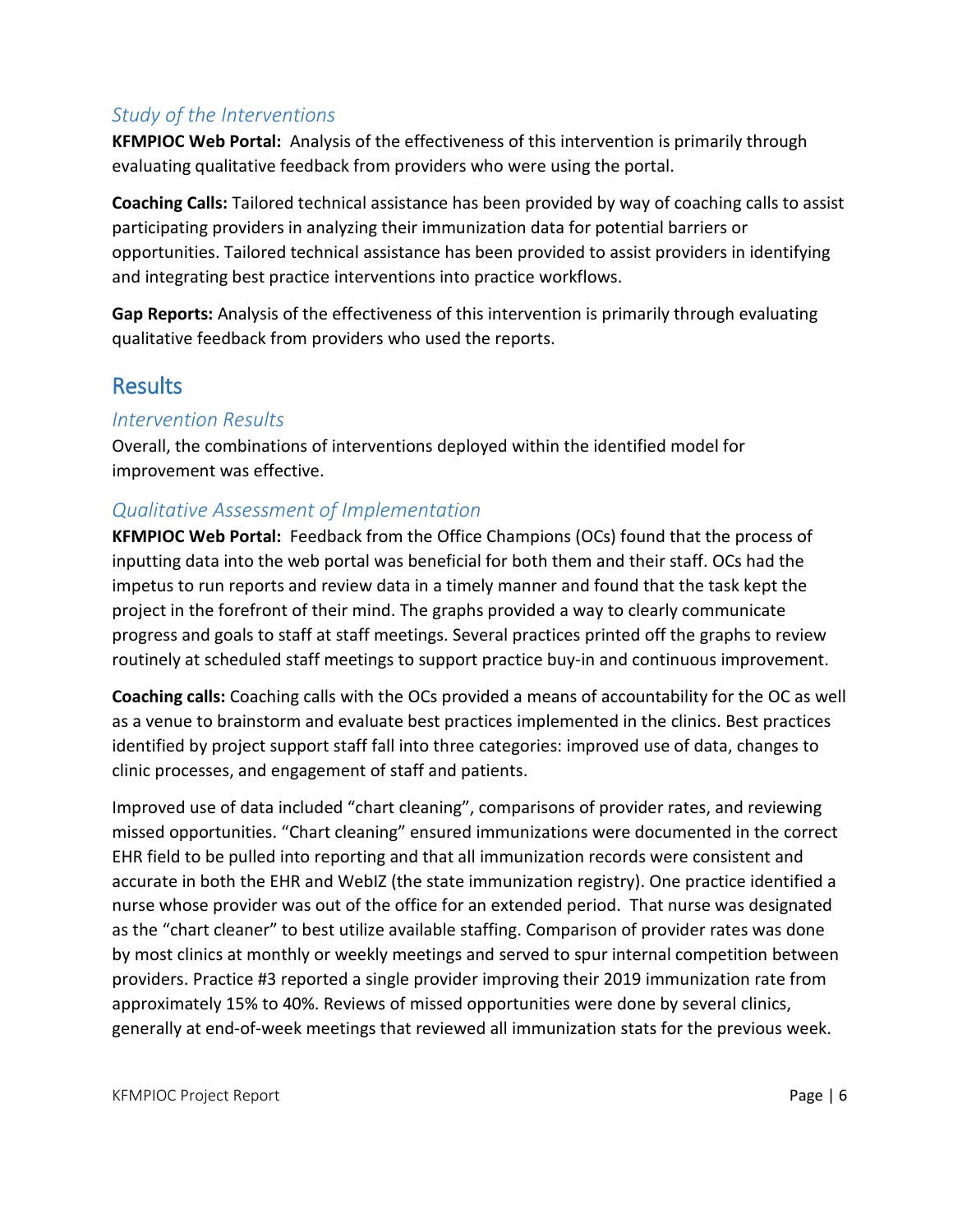Changes to clinical processes included training on appropriate EHR documentation, the implementation of standing orders, pre-visit planning and adding the promotion of immunizations (including pneumococcal) as a standard part of flu clinics and annual wellness visits (AWV). Successful implementation of standing orders required a level of comfort for the nurses and at least one practice expressed that the changes in recommendations surrounding the 13-valent pneumococcal conjugate vaccine (PCV13) may lessen nurse confidence in giving this immunization. Several clinics used standing orders to work around providers who were less engaged in giving the immunization or learning the correct documentation processes. One barrier to pre-visit planning that has been expressed by the OCs is the time and paperwork involved for providers and nursing staff. Practice #2 overcame this barrier by providing more nursing staff for this task to take the burden off providers, while Practice #6 discontinued previsit planning for that reason. The inclusion of the pneumococcal immunization in practices' AWVs and flu campaigns was cited by several clinics as a key to end of the year improvements and future sustainability of the pneumococcal focus.

Engagement of staff in the immunization project largely focused on sharing of progress toward the 10% RIR goal or a target absolute immunization rate. Practice #2 celebrated reaching clinic goals with treats for the staff. Engagement of patients was done through education on the need for the immunization. Several practices took advantage of postage-paid fliers provided by Pfizer, but saw few patients come into the clinic as a result. Practice #1 increased utilization of their portal to message patients who still needed the immunization.

**Gap Reports:** The gap reports were found to have minimal uptake by the practices. In part, this was due to the timing of the report release, which was right before the winter holiday season. Several providers expressed that they were busy with the end of year push to complete AWVs and with the obligations of flu season. They were therefore unable to dig into the patient level reports before the project ended. There was also an issue with the timeliness of the data. Released in November 2019, it utilized Medicare claims data from 2018. One practice felt it was similar enough to their own, timelier, data reports, that they preferred to use them instead. There may also have been a lack of communication within the practices regarding the gap reports. Reports were run at the individual provider level and sent directly to them (as required by CMS data sharing policies), rather than a practice manager, project manager or the OC. Depending on the strength of practice communication between the providers and the OCs, the OCs may have been unaware of efforts to utilize the reports when asked about them during coaching calls.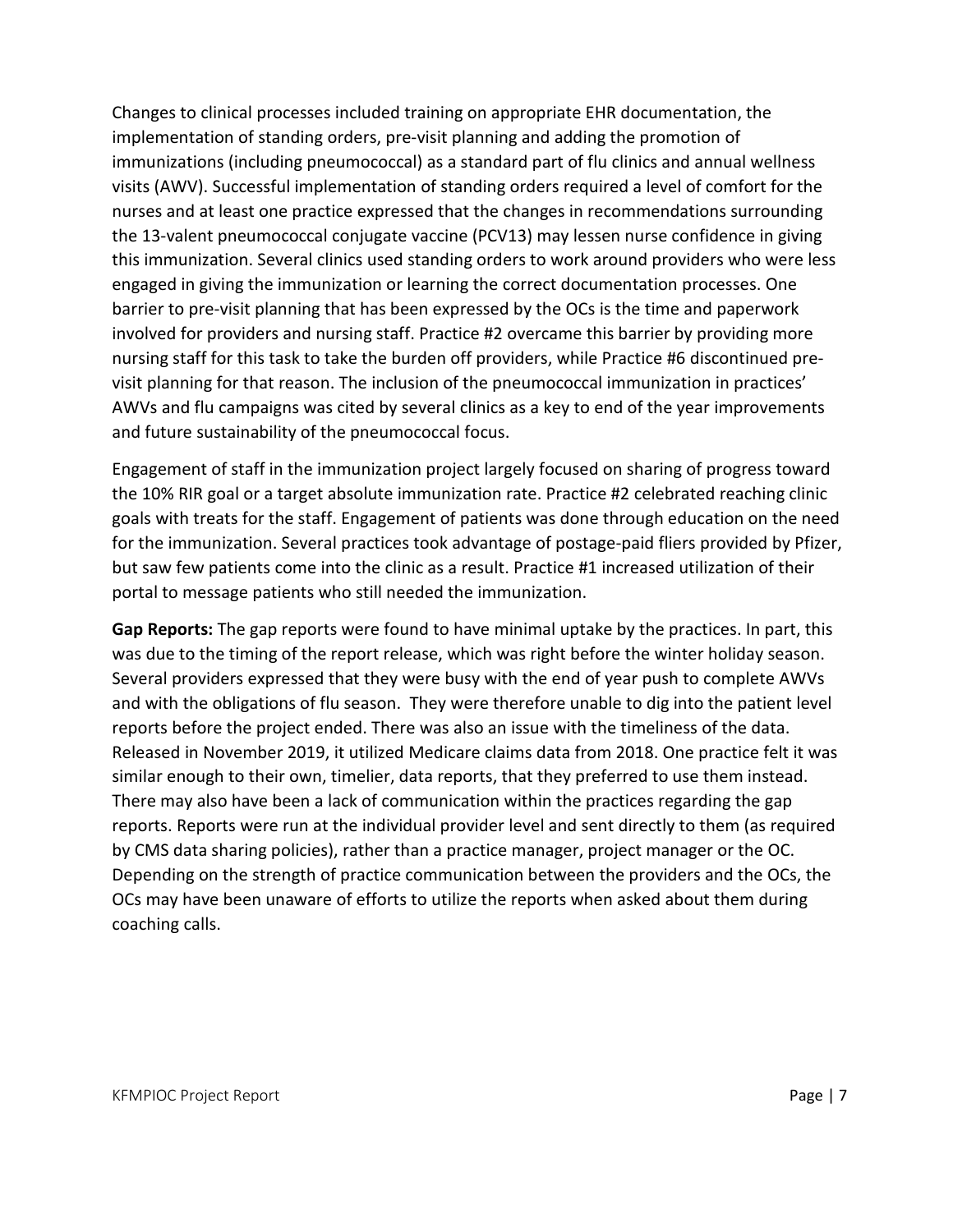# **Discussion**

### *Interpretation*

#### Process Measures:

### **Process Measure 1 - Monthly Coaching Calls**

Monthly coaching calls were held with each participating practice to review data and progress toward goals and re-evaluate or adjust short term goals and planned activities. Overall, coaching calls were well attended. While there is not a lot of correlation between coaching call rates and improvement rates, it is important to note that the practice with the lowest participation rate (Practice 4) also had the lowest relative improvement rate.

| <b>Coaching Call participation</b> |                               |                                             |  |  |
|------------------------------------|-------------------------------|---------------------------------------------|--|--|
| <b>Clinics</b>                     | <b>Number</b><br>participated | <b>Participation rate</b><br>$(denom = 12)$ |  |  |
| Practice 1                         | 11                            | 92%                                         |  |  |
| Practice 2                         | 10                            | 83%                                         |  |  |
| Practice 3                         | 12                            | 100%                                        |  |  |
| Practice 4                         |                               | 58%                                         |  |  |
| Practice 5                         | 12                            | 100%                                        |  |  |
| Practice 6                         | 11                            | 92%                                         |  |  |
| Practice 7                         | 10                            | 83%                                         |  |  |

#### *Table 3: Coaching Call Participation Rate*

### **Process Measure 2 – Monthly Data Collection**

Monthly data was submitted by practice staff directly into the KFMPIOC Web Portal for monitoring of progress and adjustment of project tasks and activities. Data collection and submission was the widest adopted intervention and likely the biggest driver of improvement achieved.

### *Table 4: Monthly Data Collection Rate*

| <b>Monthly Data Collection</b> |                       |                                             |  |  |
|--------------------------------|-----------------------|---------------------------------------------|--|--|
| <b>Clinics</b>                 | <b>Data Submitted</b> | <b>Participation rate</b><br>$(denom = 12)$ |  |  |
| Practice 1                     | 12                    | 100%                                        |  |  |
| Practice 2                     | 12                    | 100%                                        |  |  |
| Practice 3                     | 12                    | 100%                                        |  |  |
| Practice 4                     | 12                    | 100%                                        |  |  |
| Practice 5                     | 12                    | 100%                                        |  |  |
| Practice 6                     | 12                    | 100%                                        |  |  |
| Practice 7                     | 11                    | 92%                                         |  |  |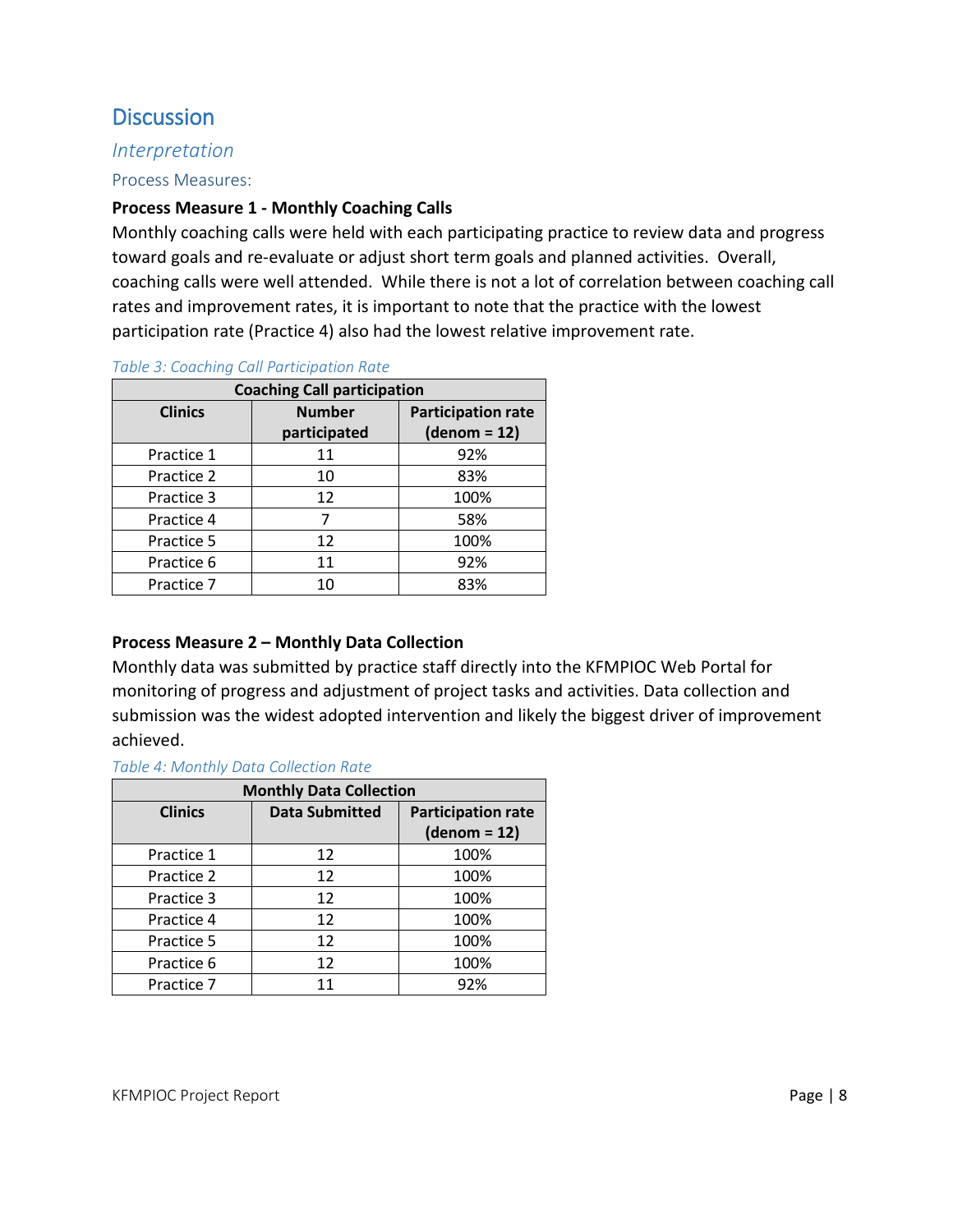#### Outcome Measures:

**Outcome Measure 1 - Quality ID #111: Pneumococcal Vaccination Status for Older Adults** This standardized metric measures the percentage of patients 65 years of age and older who have ever received a pneumococcal vaccine. This measure was collected monthly by participating practices through the KFMPIOC Web Portal using practice reported data. KFMC also measured data using publicly available data sets or Medicare claims data since this data source was initially used to identify and recruit practices for participation.

Of the seven recruited practices, four met the 10% relative improvement rate (RIR) set as a goal for the project. The three remaining practices had self-reported baseline rates of greater than 80%. Two of the remaining practices still achieved an RIR of over 9%. Practice #6 saw the highest rate of improvement, from the lowest baseline of 31.93% to a rate in December of 75.34%, a 136% RIR. The one practice that failed to make appreciable improvements began the project with an unofficial baseline rate of 82.99%. They were plagued with difficulties in running data reports in their EHR, impacted their ability to calculate a reliable baseline, and felt this stifled their ability to motivate their staff or assess the impact of any workflow changes.

Comparing the practice performance to state and national data, four practices had self-reported baselines below the 2016 state rate of 59.2% and the 2016 national rate of 66.9%. By the end of the intervention all seven practices had rates higher than the state rate and five practices had surpassed the national rate. Two practices, both of whom had baselines above 80%, met the Healthy People 2020 goal of a 90% immunization rate.

|            | <b>KFMC</b>     | Practice        | Practice     | <b>KFMC</b> | Met KFMC       | <b>Met Practice</b> |         |
|------------|-----------------|-----------------|--------------|-------------|----------------|---------------------|---------|
|            | Calculated      | Reported        | Reported     | Calculated  | Calculated     | Reported            |         |
|            | <b>Baseline</b> | <b>Baseline</b> | Rate (12/19) | Rate        | <b>10% RIR</b> | <b>10% RIR</b>      | % RIR   |
| Practice 1 | 44.7%           | 45.16%          | 62.30%       | 49.17%      | Yes            | Yes                 | 37.95%  |
| Practice 2 | 69.9%           | 46.00%          | 80.48%       | 76.89%      | Yes            | Yes                 | 74.96%  |
| Practice 3 | 46.7%           | 43.88%          | 60.75%       | 51.37%      | Yes            | Yes                 | 38.45%  |
| Practice 4 |                 | 82.99%          | 83.62%       | 0.00%       | Yes            | No.                 | 0.76%   |
| Practice 5 | 59.9%           | 85.24%          | 93.02%       | 65.89%      | <b>Yes</b>     | No.                 | 9.13%   |
| Practice 6 | 19.9%           | 31.93%          | 75.34%       | 21.89%      | Yes            | Yes                 | 135.95% |
| Practice 7 | 81.6%           | 82.25%          | 90.11%       | 89.76%      | Yes            | No.                 | 9.56%   |
| Aggregate  |                 | 54.53%          | 75.48%       |             |                | Yes                 | 38.42%  |

### *Table 5: Final Pneumococcal Vaccination Rates*

## *Limitations*

The only limitation of the project relates to the practice's electronic health record (EHR) vendor and ease of data extraction from the system. A practice's ability to replicate results is directly limited by the capabilities of the EHR to collect and accurately report data.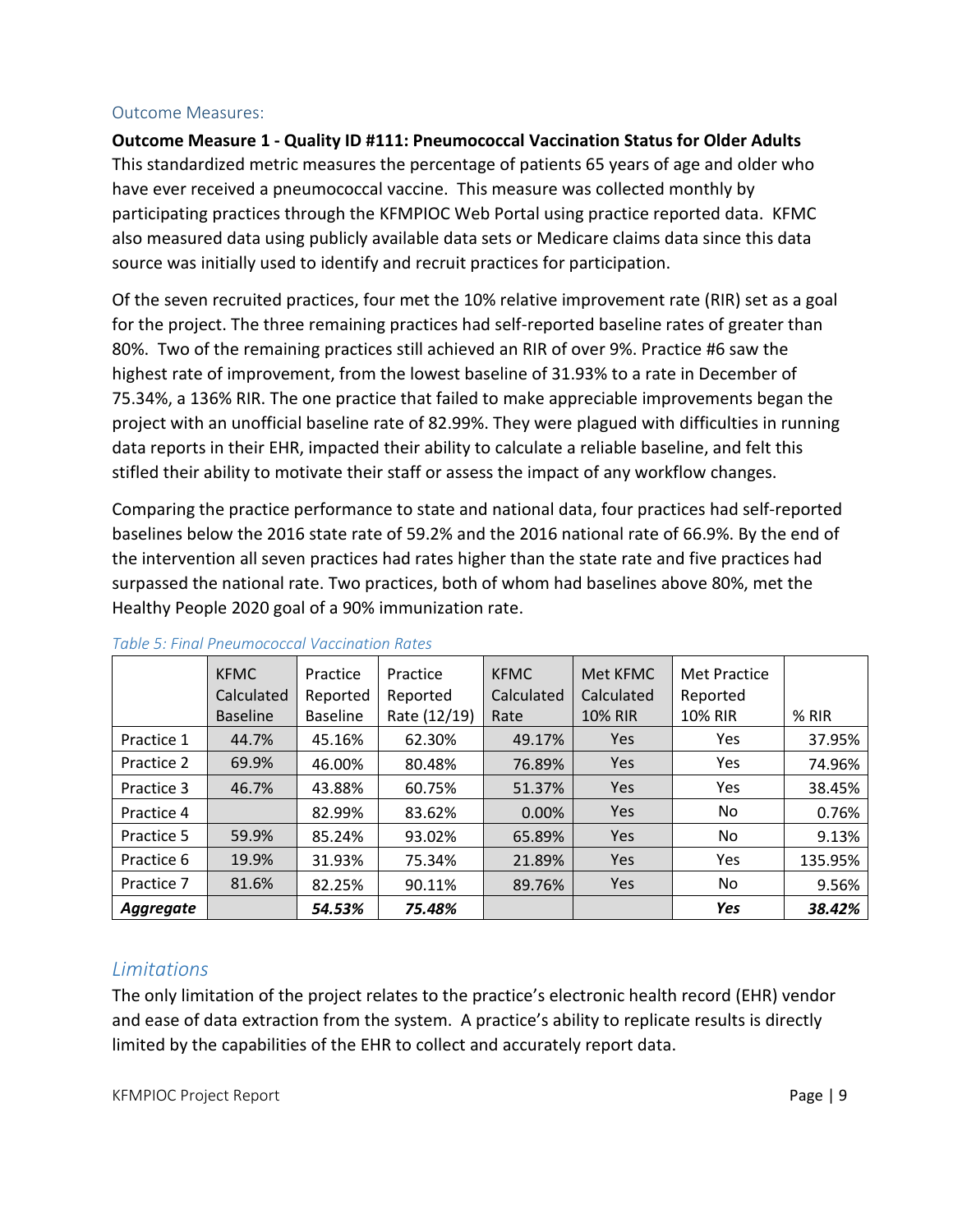### *Conclusions*

Overall, the project was successful and proves the age-old adage of: "that which gets measured gets improved!" The project's aggregate RIR was 38.42%, far exceeding the goal of 10%. Likely, those practices with the lower baseline vaccination rates would have no problem achieving the absolute rate of 90% if the project continued beyond the 12-month performance period. This project has implications reaching far beyond pneumococcal immunizations. The same interventions and processes could be leveraged to identify any gap in care and improve health status or compliance rates for any targeted condition or population of patients.

# Other Information

## *Funding*

Technical assistance provided by KFMC was partially funded by the Centers for Medicare and Medicaid Services (CMS) as part of the Quality Innovation Network (QIN) – Quality Improvement Organization (QIO) funded efforts as part of the QIO  $11<sup>th</sup>$  Statement of Work. The remaining project funding was provided by Pfizer and the American Academy of Family Physicians (AAFP).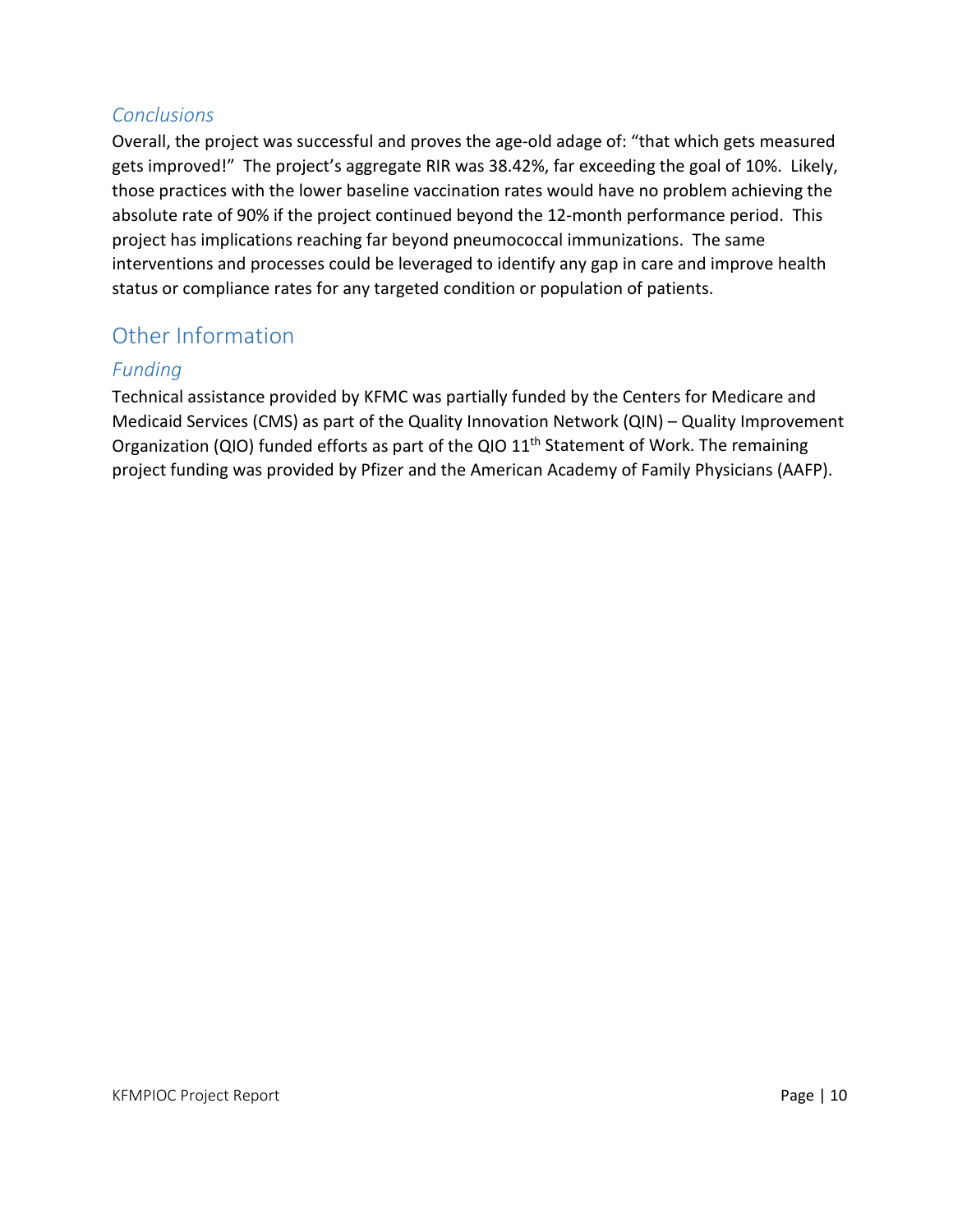# Appendix A: Data Graphs



*Aggregate Performance Rate – Overall Pneumococcal Vaccination Rate for Patients 65+*

*Practice 1 Performance Rate - Overall Pneumococcal Vaccination Rate for Patients 65+*



KFMPIOC Project Report **Page | 11**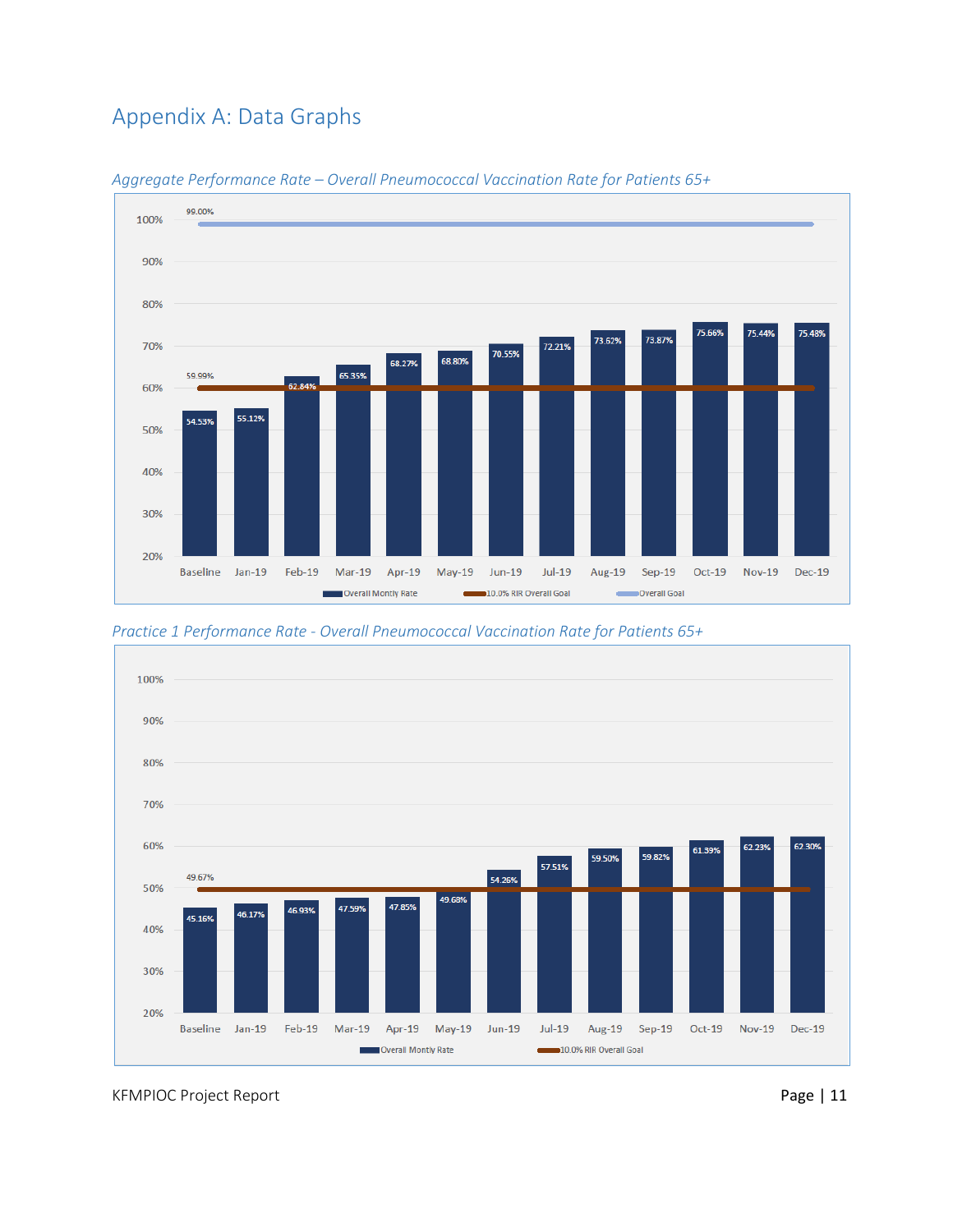

#### *Practice 2 Performance Rate - Overall Pneumococcal Vaccination Rate for Patients 65+*



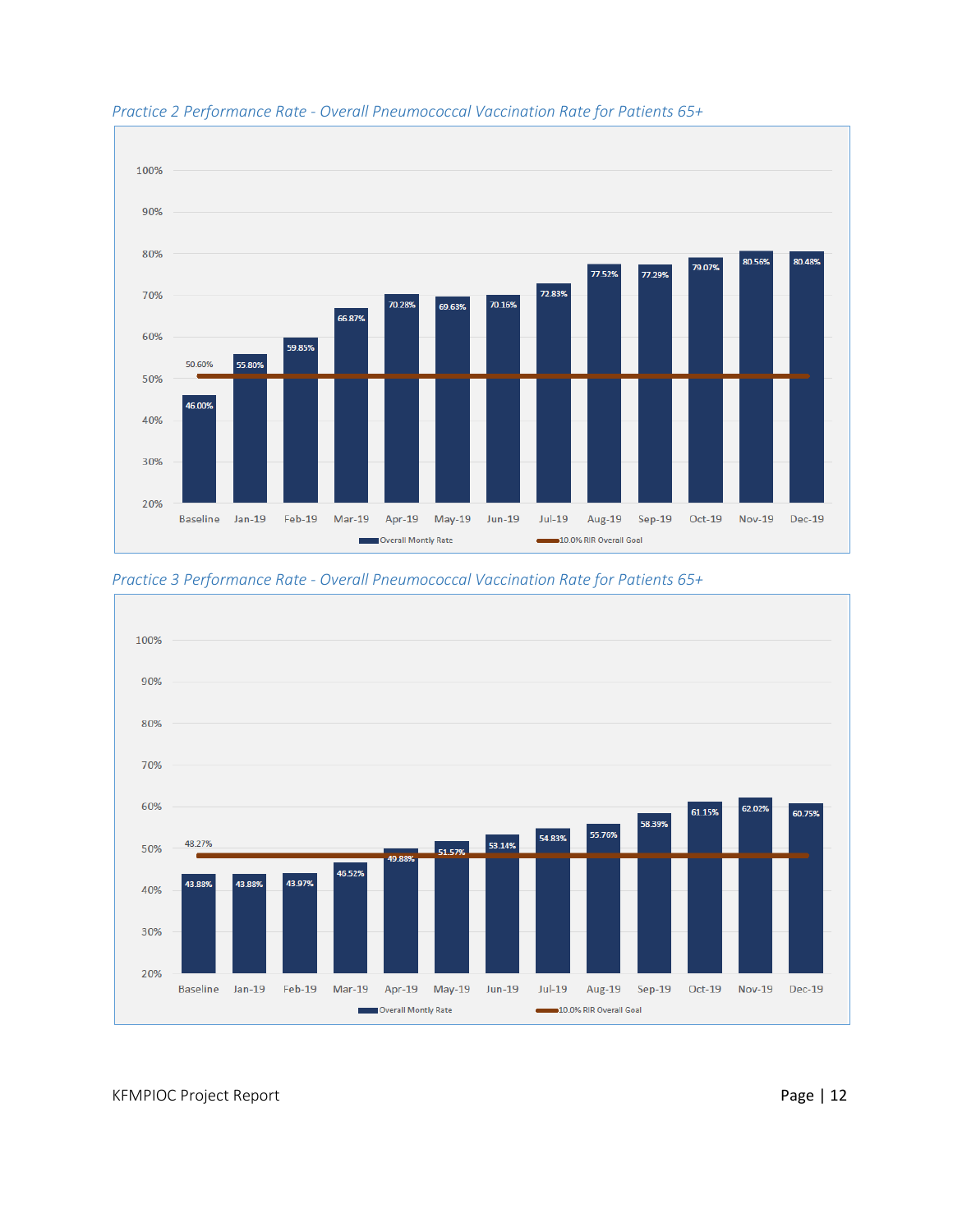

#### *Practice 4 Performance Rate - Overall Pneumococcal Vaccination Rate for Patients 65+*



*Practice 5 Performance Rate - Overall Pneumococcal Vaccination Rate for Patients 65+*

KFMPIOC Project Report **Page | 13**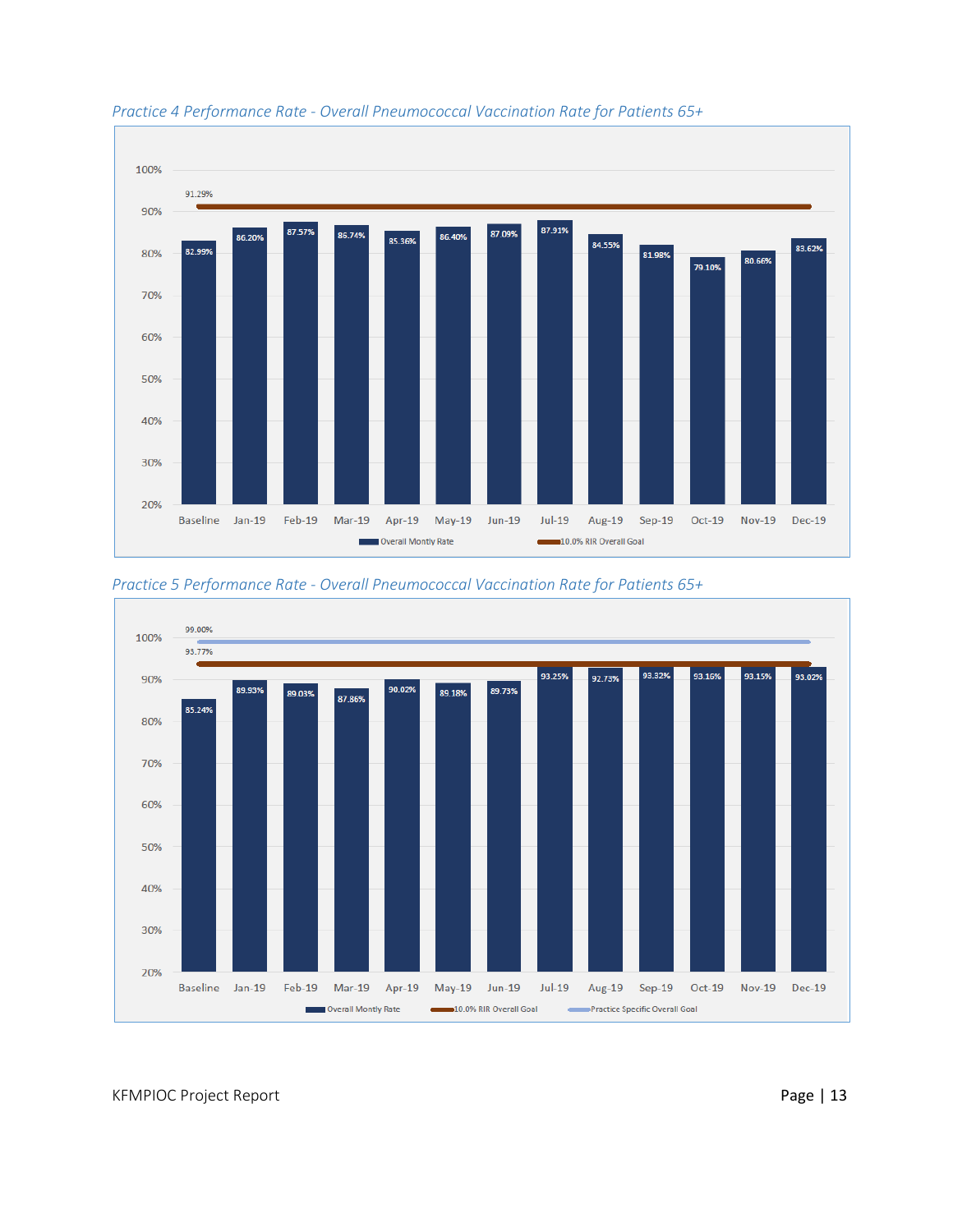

#### *Practice 6 Performance Rate - Overall Pneumococcal Vaccination Rate for Patients 65+*



*Practice 7 Performance Rate - Overall Pneumococcal Vaccination Rate for Patients 65+*